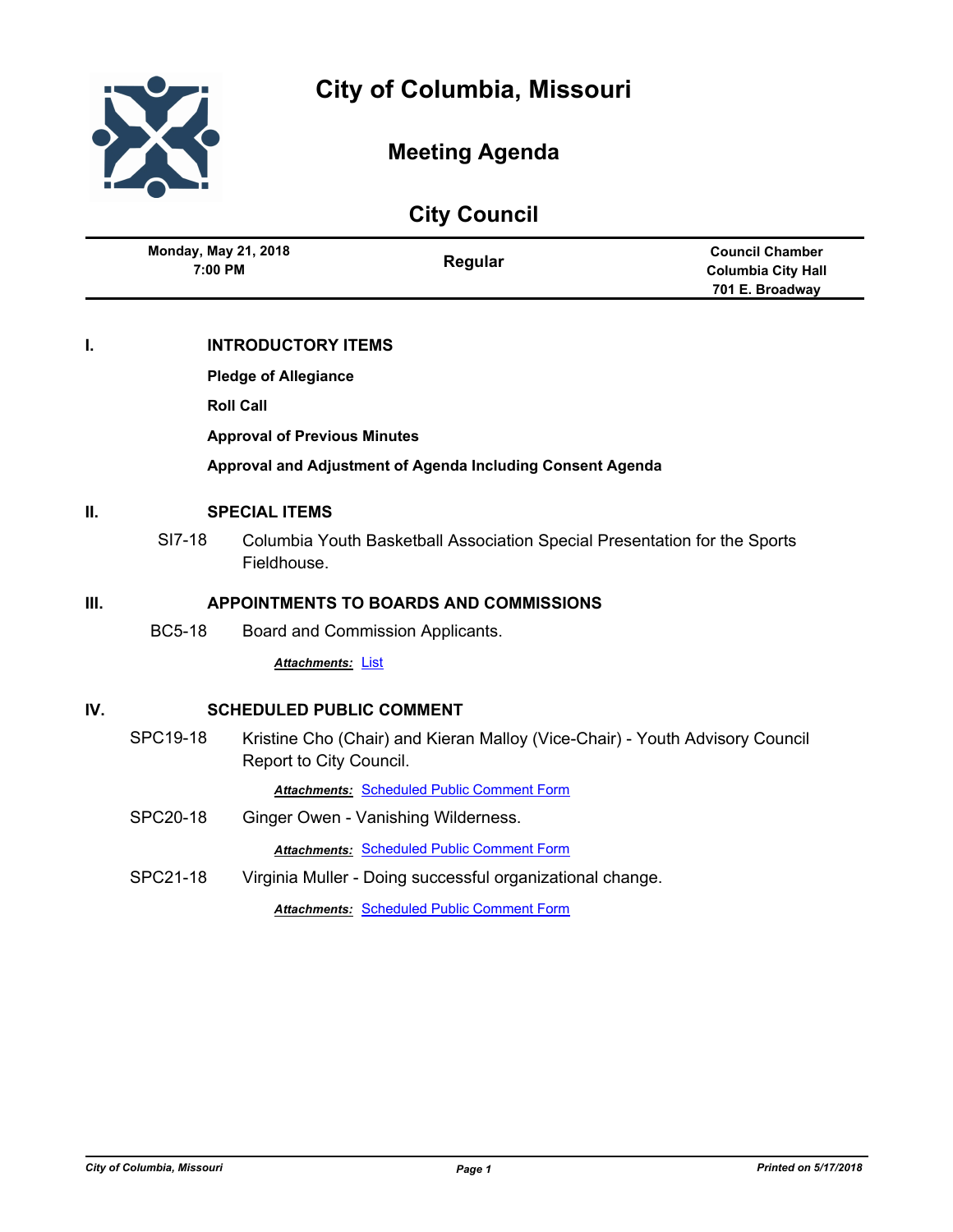## **V. PUBLIC HEARINGS**

PH14-18 Proposed construction of a replacement Central Missouri Aviation (CMA) Hangar 350 structure to be located directly south of Taxiway C and west of Hangar 40 and construction of a connecting apron and taxiway at the Columbia Regional Airport.

**Recommended Action:** [Need Motion/Mayor Memo]

**Attachments: [Council Memo](http://gocolumbiamo.legistar.com/gateway.aspx?M=F&ID=a3ba0277-c8e2-445c-a4ba-80b363bc5dc2.docx)** 

[Map Hangar 350 Relocation](http://gocolumbiamo.legistar.com/gateway.aspx?M=F&ID=2fc7f2d4-3e0e-4a2f-af2b-3d5c61127a8b.pdf)

PH15-18 Consider the Water and Light 2018 Renewable Energy Plan and Report.

**Recommended Action: [Need Motion/Mayor Memo]** 

**Attachments: [Council Memo](http://gocolumbiamo.legistar.com/gateway.aspx?M=F&ID=a0520e36-bdc0-4962-bb66-b9c18f6d1ec2.docx)** 

[2018 Renewable Report](http://gocolumbiamo.legistar.com/gateway.aspx?M=F&ID=77b95b96-1754-45c3-bafb-fa3016ef8998.pdf) [Water & Light Advisory Board Recommendations](http://gocolumbiamo.legistar.com/gateway.aspx?M=F&ID=845f38fa-13a6-438a-8e0a-e60c873308dd.pdf)

[Environment & Energy Commission Recommendations](http://gocolumbiamo.legistar.com/gateway.aspx?M=F&ID=a31d93b5-f334-42b0-8de1-057b9d2aea46.pdf)

# **VI. OLD BUSINESS**

B72-18 Authorizing a contract for sale of real estate with the Hallie Holland Living Trust for the acquisition of property located at 912 East Walnut Street to be used by the Solid Waste Division for a collection site for refuse, cardboard and container recycling in the Downtown CID; appropriating funds. (Tabled at the April 16, 2018 Council Meeting)

**Recommended Action:** [Read & Vote/Mayor Memo]

**Attachments: [Supplemental Memo - 5/21/18 Mtg](http://gocolumbiamo.legistar.com/gateway.aspx?M=F&ID=2c72c939-cb75-4933-ad8e-2ab96090c6e4.pdf)** 

[Supplemental - February Mailing - 5/21/18 Mtg](http://gocolumbiamo.legistar.com/gateway.aspx?M=F&ID=df6e356c-60e9-4698-b654-41725eeba6b1.pdf) [Supplemental - CID Compactor Master Plan Grids - 5/21/18 Mtg](http://gocolumbiamo.legistar.com/gateway.aspx?M=F&ID=e6057367-786e-4bad-a6b0-f28f395a402d.pdf) [Supplemental - CID Compactor Master Plan Overview - 5/21/18 Mtg](http://gocolumbiamo.legistar.com/gateway.aspx?M=F&ID=54ed7e82-0330-47e9-992a-58bac1e16a9e.pdf) [Supplemental - CID Existing Overview - 5/21/18 Mtg](http://gocolumbiamo.legistar.com/gateway.aspx?M=F&ID=e62a14a7-cc11-4073-a321-fb32bed0a9f9.pdf) [Supplemental - CID Existing Grids - 5/21/18 Mtg](http://gocolumbiamo.legistar.com/gateway.aspx?M=F&ID=ffd135c7-15a7-4e9e-82d9-e49a4a920496.pdf) [Supplemental - CID Proposed Overview - 5/21/18 Mtg](http://gocolumbiamo.legistar.com/gateway.aspx?M=F&ID=64edba36-bb1c-466a-b6d6-c407b3c9f020.pdf) [Supplemental - CID Proposed Grids - 5/21/18 Mtg](http://gocolumbiamo.legistar.com/gateway.aspx?M=F&ID=bd7d59c9-6c34-46e0-9a51-23f5a23f2a6e.pdf) [Supplemental - Downtown CID Letter of Support](http://gocolumbiamo.legistar.com/gateway.aspx?M=F&ID=3e2e13a5-0d95-4614-a44d-d8cadc2feb4b.pdf) [Council Memo](http://gocolumbiamo.legistar.com/gateway.aspx?M=F&ID=e0663c6c-ade1-4ebd-a886-a1b2a8abf328.docx) [Exhibit A to Council Memo](http://gocolumbiamo.legistar.com/gateway.aspx?M=F&ID=c245c6e1-19a3-4e37-af82-aa8d9110d8e6.pdf) [Exhibit B to Council Memo](http://gocolumbiamo.legistar.com/gateway.aspx?M=F&ID=d9895a23-2d8e-44d3-a30d-76b7b26d776c.pdf) [Correspondence from CID](http://gocolumbiamo.legistar.com/gateway.aspx?M=F&ID=37a3294f-32aa-4b6a-818b-7228c63402c6.pdf) **[Ordinance](http://gocolumbiamo.legistar.com/gateway.aspx?M=F&ID=5e0860aa-436a-43bb-a5e1-0394081769e8.doc)** [Attachment A to Ordinance](http://gocolumbiamo.legistar.com/gateway.aspx?M=F&ID=82f4883a-ee74-4599-9e65-93e73db37a1c.pdf)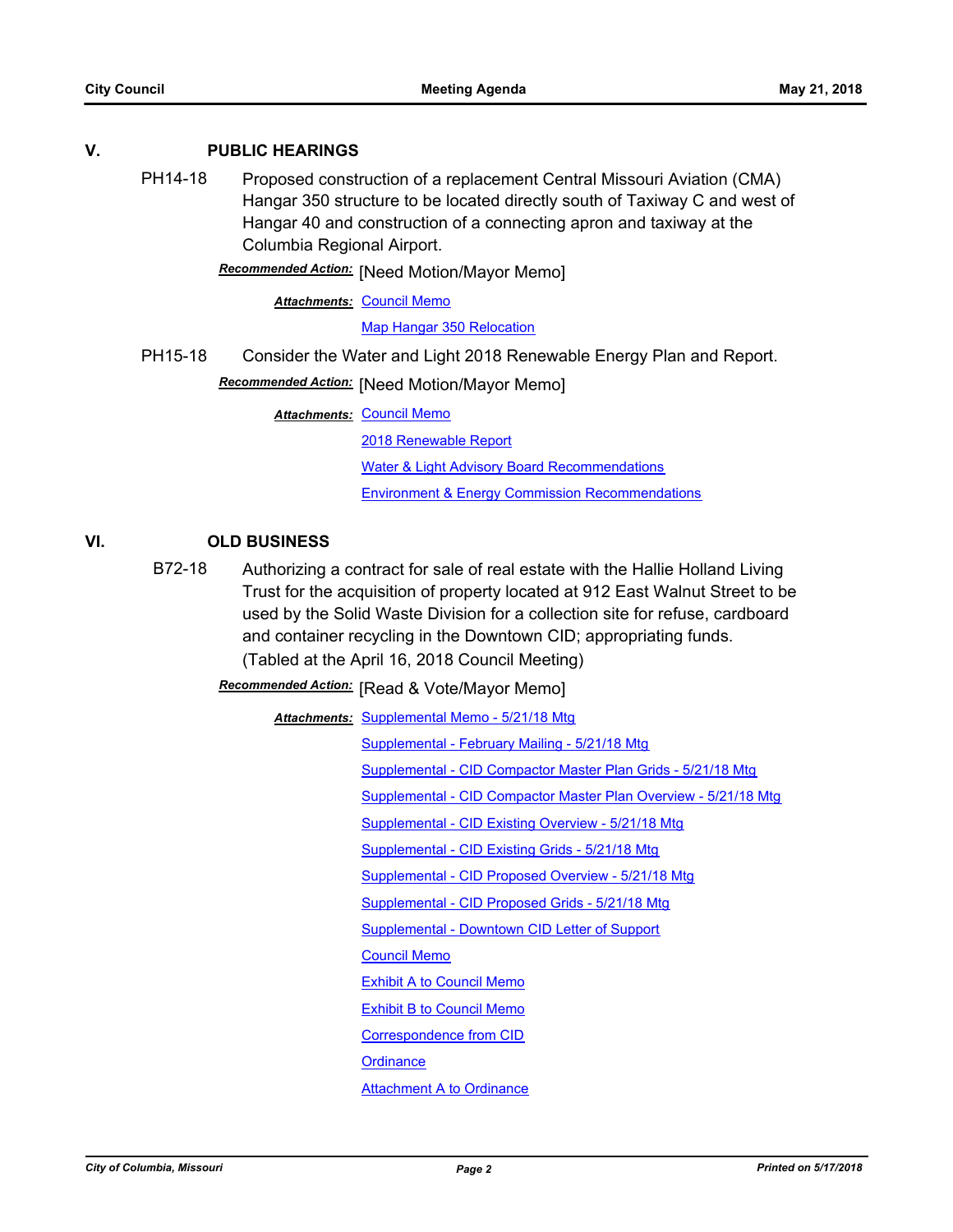B100-18 Authorizing construction of sanitary sewers to serve the Henderson Branch Watershed; calling for bids through the Purchasing Division.

[2nd Read & Vote/Mayor Memo] *Recommended Action:*

**Attachments: [Council Memo](http://gocolumbiamo.legistar.com/gateway.aspx?M=F&ID=0d55a871-b670-41e8-948d-8b44c85f3212.docx)** 

[Diagram](http://gocolumbiamo.legistar.com/gateway.aspx?M=F&ID=880fd502-f8f3-4818-b9be-53c3511612a2.pdf)

**[Ordinance](http://gocolumbiamo.legistar.com/gateway.aspx?M=F&ID=0d266b75-4b4d-436a-9bd1-abe03812fbcc.doc)** 

B101-18 Authorizing the acquisition of easements for construction of sanitary sewers to serve the Henderson Branch Watershed.

**Recommended Action:** [2nd Read & Vote/Mayor Memo]

**Attachments: [Council Memo](http://gocolumbiamo.legistar.com/gateway.aspx?M=F&ID=53fef4c3-309f-4f4f-af1b-80eea4a4de4f.docx)** 

[Easement Diagrams](http://gocolumbiamo.legistar.com/gateway.aspx?M=F&ID=38d736f6-3933-4c81-ae50-44c4dc7126f6.pdf)

**[Ordinance](http://gocolumbiamo.legistar.com/gateway.aspx?M=F&ID=49e1fd8f-9b46-4a47-b482-e4003dbf724f.doc)** 

B102-18 Authorizing an annexation agreement with Bechtold Properties LLC for properties located on West Highway 40.

Recommended Action: [2nd Read & Vote/Mayor Memo]

**Attachments: [Council Memo](http://gocolumbiamo.legistar.com/gateway.aspx?M=F&ID=02f958d8-e285-4d4e-8298-fb831987b058.docx)** 

**[Ordinance](http://gocolumbiamo.legistar.com/gateway.aspx?M=F&ID=87db20df-ea71-4d5f-b619-0d3a84de4252.doc)** 

**[Attachment A to Ordinance](http://gocolumbiamo.legistar.com/gateway.aspx?M=F&ID=5a815fea-0ad9-4e86-8a67-845b395d61d2.pdf)** 

B103-18 Authorizing an annexation agreement with VH Properties LLC for properties located on Highway UU and West Van Horn Tavern Road.

**Recommended Action:** [2nd Read & Vote/Mayor Memo]

**Attachments: [Council Memo](http://gocolumbiamo.legistar.com/gateway.aspx?M=F&ID=f5a40154-4494-46da-9f23-f697f37f8620.docx)** 

**[Ordinance](http://gocolumbiamo.legistar.com/gateway.aspx?M=F&ID=9aa1c050-863b-4153-8473-a44c89336c57.doc)** 

[Attachment A to Ordinance](http://gocolumbiamo.legistar.com/gateway.aspx?M=F&ID=694af683-1a34-4104-b353-d5fbef74d068.pdf)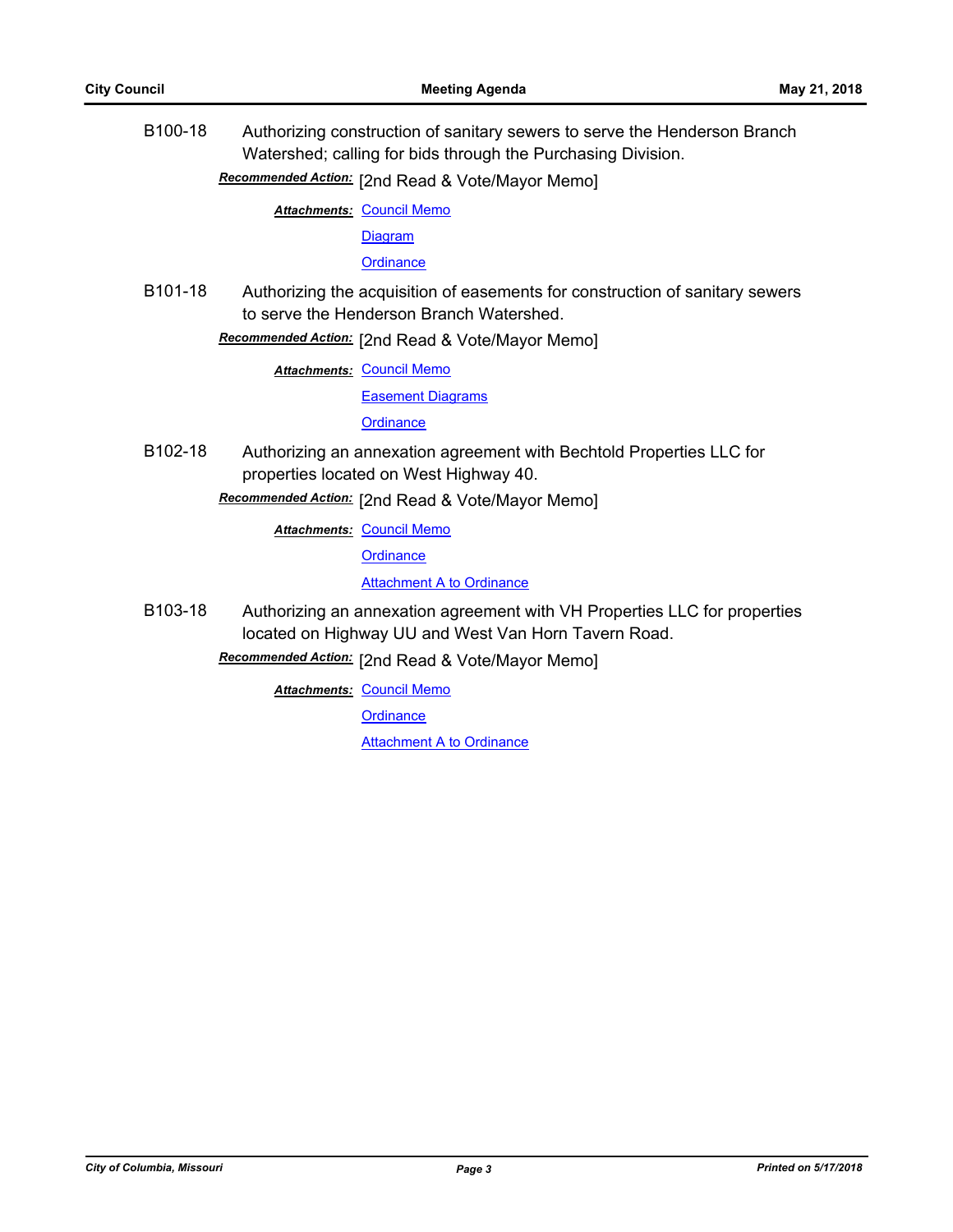| B93-18 | Calling a special election on Tuesday, August 7, 2018 relating to the<br>issuance of Water and Electric System Revenue Bonds.<br>Recommended Action: [2nd Read & Vote/Mayor Memo] |  |  |
|--------|-----------------------------------------------------------------------------------------------------------------------------------------------------------------------------------|--|--|
|        | <b>Attachments: Supplemental - Voter Education Memo</b>                                                                                                                           |  |  |
|        | Supplemental - IWRP Committee Report                                                                                                                                              |  |  |
|        | Supplemental - DWPWG Committee Report                                                                                                                                             |  |  |
|        | Supplemental - MoDNR Correspondence and Map                                                                                                                                       |  |  |
|        | Supplemental - Water Indebtedness                                                                                                                                                 |  |  |
|        | <b>Supplemental - Columbia Draft Report</b>                                                                                                                                       |  |  |
|        | <b>Council Memo</b>                                                                                                                                                               |  |  |
|        | 2018 Water Bond Funding Plan                                                                                                                                                      |  |  |
|        | 2018 Water Bond Proposal Project Descriptions                                                                                                                                     |  |  |
|        | Ordinance                                                                                                                                                                         |  |  |
|        | <b>Exhibit A to Ordinance</b>                                                                                                                                                     |  |  |

B94-18 Voluntary annexation of property located generally southeast of the intersection of I-70 Drive SW and Strawn Road (840 N. Strawn Road); establishing permanent R-1 (One-Family Dwelling District) zoning (Case No. 18-47).

[2nd Read & Vote/Mayor Memo] *Recommended Action:*

**Attachments: [Council Memo](http://gocolumbiamo.legistar.com/gateway.aspx?M=F&ID=33e28fc8-7f2f-4a1c-a891-ebc567d2698f.docx)** 

[Staff Report to Planning and Zoning Commission](http://gocolumbiamo.legistar.com/gateway.aspx?M=F&ID=45d9a8d9-075b-47c7-b6ee-8f8d1c304e09.docx) [Locator Maps](http://gocolumbiamo.legistar.com/gateway.aspx?M=F&ID=599c3daf-0868-4cc7-881a-99eba744a908.pdf) [Attachment to PZC Report-Combined City-County Zoning Map](http://gocolumbiamo.legistar.com/gateway.aspx?M=F&ID=584fe587-879c-4bfc-95bb-9673e6aa4bd4.pdf) [Attachment to PZC Report-Public Correspondence](http://gocolumbiamo.legistar.com/gateway.aspx?M=F&ID=8ec5cc8e-4fa0-47fc-b0ba-492a7efcab44.pdf) [Excerpts from Minutes](http://gocolumbiamo.legistar.com/gateway.aspx?M=F&ID=d5b2c203-d228-49e1-b2f1-74b20399c52c.docx) **[Ordinance](http://gocolumbiamo.legistar.com/gateway.aspx?M=F&ID=e87bb358-c93f-498d-93a1-6faffe909b83.doc)** 

B95-18 Approving the Final Plat of Strawn Road Subdivision located generally southeast of the intersection of I-70 Drive SW and Strawn Road (840 N. Strawn Road) (Case No. 18-48).

**Recommended Action:** [2nd Read & Vote/Mayor Memo]

**Attachments: [Council Memo](http://gocolumbiamo.legistar.com/gateway.aspx?M=F&ID=559f4332-058a-482f-ac49-866d61c487c0.docx)** 

**[Staff Report to Planning and Zoning Commission](http://gocolumbiamo.legistar.com/gateway.aspx?M=F&ID=b6714e90-43df-4dc4-865c-38562bb4d53a.docx)** 

[Locator Maps](http://gocolumbiamo.legistar.com/gateway.aspx?M=F&ID=baa34f24-6a87-4862-a6db-abec7f96c78d.pdf)

[Final Plat](http://gocolumbiamo.legistar.com/gateway.aspx?M=F&ID=78499e9d-2b39-4894-b9ad-5009853f8e9a.pdf)

**[Tree Preservation Plan Exhibits](http://gocolumbiamo.legistar.com/gateway.aspx?M=F&ID=a7ff4688-b154-47c5-abae-804774ec4213.pdf)** 

[Excerpts from Minutes](http://gocolumbiamo.legistar.com/gateway.aspx?M=F&ID=05c395be-1bd1-4597-ad06-4b5cdd972777.docx)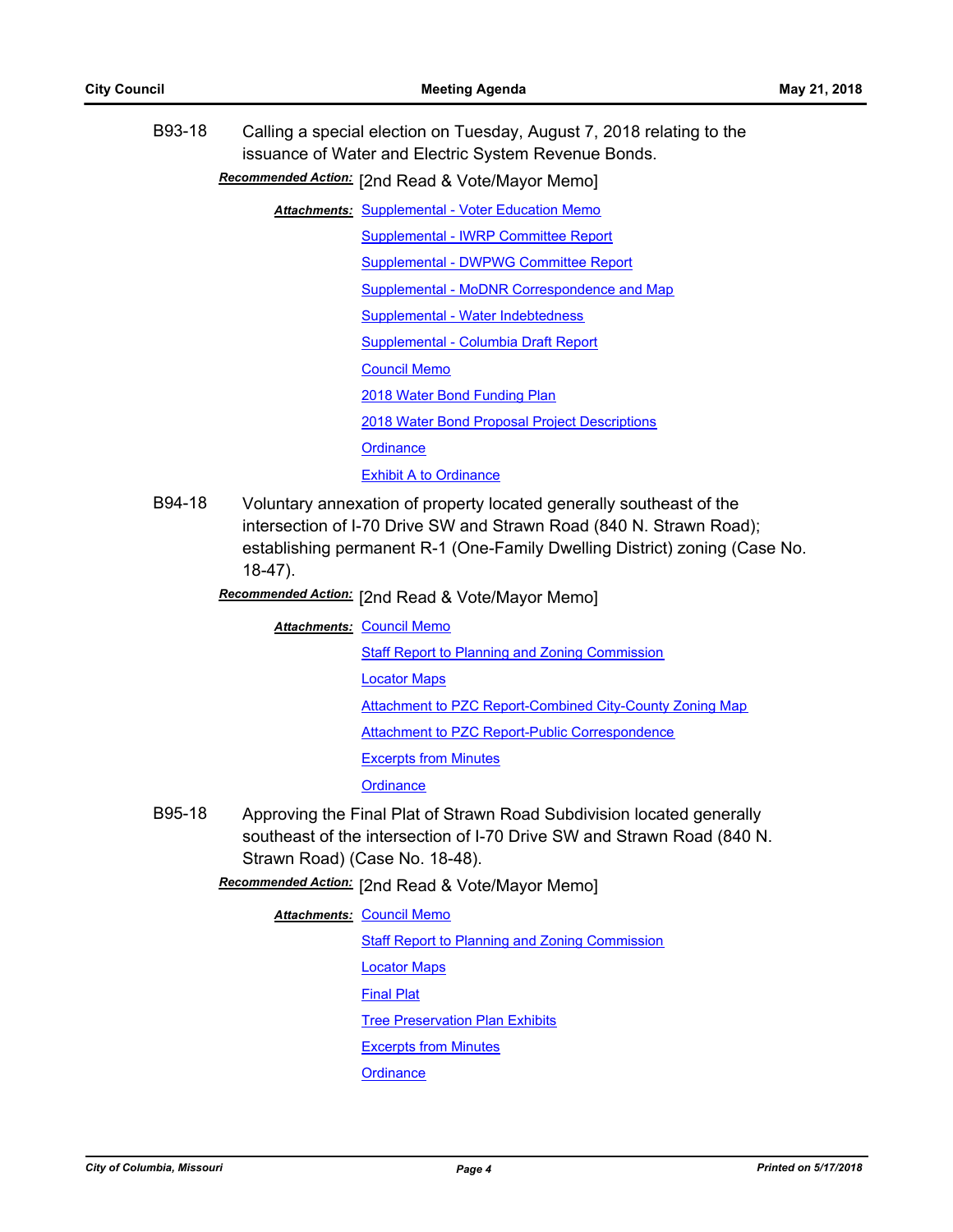B114-18 Appropriating architectural salvage sale revenue to the New Century Fund.

Recommended Action: [2nd Read & Vote/Mayor Memo]

**Attachments: [Amendment Sheet](http://gocolumbiamo.legistar.com/gateway.aspx?M=F&ID=75cfeeb7-76ac-43d8-96d3-c8c84f89780a.doc)** 

[Council Memo](http://gocolumbiamo.legistar.com/gateway.aspx?M=F&ID=b5c853f7-5817-4145-a688-24fb39fad217.docx)

**[Ordinance](http://gocolumbiamo.legistar.com/gateway.aspx?M=F&ID=c01344e4-065a-4aca-a444-28f8d2bb24d1.doc)** 

## **VII. CONSENT AGENDA**

B96-18 Approving the Auburn Hills Plat 16 PD Plan for property located on the south side of International Drive and approximately 300 feet east of Rangeline Street (Case No. 18-81).

Recommended Action: [2nd Read & Vote/Mayor Memo]

**Attachments: [Council Memo](http://gocolumbiamo.legistar.com/gateway.aspx?M=F&ID=21ebaca4-14b0-4e5d-9cf2-f0359ba14b7e.docx)** 

**[Staff Report to Planning and Zoning Commission](http://gocolumbiamo.legistar.com/gateway.aspx?M=F&ID=8d8cec2e-3679-440d-8653-ff27c740a93a.docx)** [Locator Maps](http://gocolumbiamo.legistar.com/gateway.aspx?M=F&ID=e3a78bfc-ac89-43ec-887c-9761bbf3d366.pdf) [PD Plan and Landscape Plan](http://gocolumbiamo.legistar.com/gateway.aspx?M=F&ID=ecdf5d8b-8793-465d-b3dc-3e5dfd741d6f.pdf) [Excerpts from Minutes](http://gocolumbiamo.legistar.com/gateway.aspx?M=F&ID=b421f8e5-4feb-42e6-94ab-e093a09941b2.docx) **[Ordinance](http://gocolumbiamo.legistar.com/gateway.aspx?M=F&ID=953263e2-3dfa-4e0f-8527-e7b8621e4b60.doc) [Exhibit A to Ordinance](http://gocolumbiamo.legistar.com/gateway.aspx?M=F&ID=d1dc358e-70e4-43d0-b9c3-8a94fe8ceb3d.pdf)** 

B97-18 Approving the Final Plat of Riddick Subdivision Plat 1, a Replat of all of Lot 3 and East Half (E  $\frac{1}{2}$ ) and the South Half (S  $\frac{1}{2}$ ) of the West Half (W  $\frac{1}{2}$ ) of Lot 4, of Garth's Addition to Columbia, located on the north side of Broadway and approximately 250 feet west of Garth Avenue (201 W. Broadway); granting a design adjustment relating to street right-of-way (Case No. 18-79).

# Recommended Action: [2nd Read & Vote/Mayor Memo]

**Attachments: [Council Memo](http://gocolumbiamo.legistar.com/gateway.aspx?M=F&ID=987673e8-e14a-46b9-b71a-0f939d3b21fc.docx)** 

[Staff Report to Planning and Zoning Commission](http://gocolumbiamo.legistar.com/gateway.aspx?M=F&ID=cad7ede5-2b33-4c45-b308-45857bf1f0db.pdf)

[Locator Maps](http://gocolumbiamo.legistar.com/gateway.aspx?M=F&ID=1c99a1a8-2731-4ca1-8d1e-1bc765a82fa8.pdf)

[Final Plat](http://gocolumbiamo.legistar.com/gateway.aspx?M=F&ID=fab7652f-8bc0-4976-9904-07436f8d0d61.pdf)

[Attachment to PZC Report-Approval Letter and Design Adjustment Worksheet](http://gocolumbiamo.legistar.com/gateway.aspx?M=F&ID=0baeab8a-b355-4c6e-b471-630c64e6f09c.pdf)

[Attachment to PZC Report-Previously Approved Garth's Addition to Columbia](http://gocolumbiamo.legistar.com/gateway.aspx?M=F&ID=1bba3864-b04d-4b61-8616-d94ce0631583.pdf)

[Excerpts from Minutes](http://gocolumbiamo.legistar.com/gateway.aspx?M=F&ID=0ac9650f-815f-4755-b137-20e5f09e3236.docx)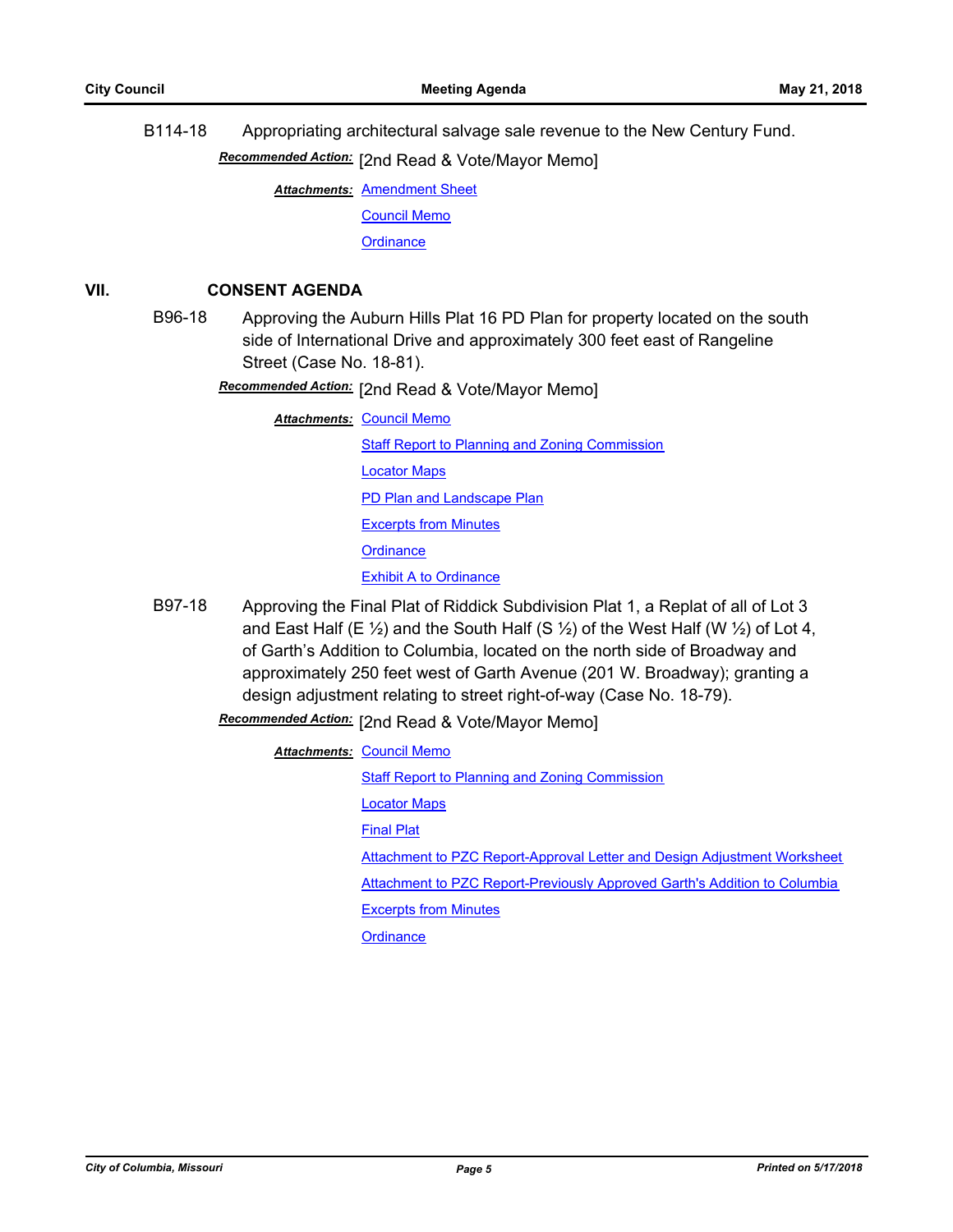B98-18 Approving the Final Plat of The Villas at Old Hawthorne Plat 9C, a Replat of a Portion of Lot 5 of Old Hawthorne Plat 1, located southeast of the Old Hawthorne Drive West and Screaming Eagle Lane intersection; authorizing a performance contract (Case No. 18-70).

Recommended Action: [2nd Read & Vote/Mayor Memo]

- **Attachments: [Council Memo](http://gocolumbiamo.legistar.com/gateway.aspx?M=F&ID=81a12870-0c56-4774-ae8c-06086356ea46.docx)** [Locator Maps](http://gocolumbiamo.legistar.com/gateway.aspx?M=F&ID=572c97da-ffce-4dbb-aea7-b22cd182e9a0.pdf) [Final Plat](http://gocolumbiamo.legistar.com/gateway.aspx?M=F&ID=23de231a-33a6-4dbb-9a69-e6a93b634796.pdf) [Previously Approved-Villas At Old Hawthorne PD Plan](http://gocolumbiamo.legistar.com/gateway.aspx?M=F&ID=cd797ee2-71f1-4b3a-bce6-34a3b5a8b8ed.pdf) **[Previously Approved-Old Hawthorne Plat 1](http://gocolumbiamo.legistar.com/gateway.aspx?M=F&ID=6e38c2ac-b075-41e3-ba43-cfe8c5ce6496.pdf) [Ordinance](http://gocolumbiamo.legistar.com/gateway.aspx?M=F&ID=4b6a6e33-84e6-4b33-9212-20d138e6b5a0.doc)** [Exhibit A to Ordinance](http://gocolumbiamo.legistar.com/gateway.aspx?M=F&ID=52fd3246-5a5b-4e17-93fb-9e9e8f5e156a.pdf)
- B99-18 Approving the Final Plat for Craig Point Plat No. 1 for property located on the east side of College Avenue and south of Hospital Drive (1022 S. College Avenue) (Case No. 18-94).

[2nd Read & Vote/Mayor Memo] *Recommended Action:*

**Attachments: [Council Memo](http://gocolumbiamo.legistar.com/gateway.aspx?M=F&ID=ee28de44-0cb0-4af7-9d0b-b77c4d01fe5b.docx) [Staff Report to Planning and Zoning Commission](http://gocolumbiamo.legistar.com/gateway.aspx?M=F&ID=ba588fd9-9575-4bf6-8123-01fb225ee687.docx)** [Locator Maps](http://gocolumbiamo.legistar.com/gateway.aspx?M=F&ID=51b6346f-d647-4fc1-95b1-10eb47d4d25b.pdf) [Final Plat](http://gocolumbiamo.legistar.com/gateway.aspx?M=F&ID=0c6f96f3-35ea-4509-98ec-dd44ef20d135.pdf) **[Ordinance](http://gocolumbiamo.legistar.com/gateway.aspx?M=F&ID=8e09c415-ba1c-48bc-a9ef-df86e402bb30.doc)** 

B104-18 Authorizing a municipal agreement with the Missouri Highways and Transportation Commission for sidewalk repairs and enhanced pedestrian facilities along Providence Road from Vandiver Drive to Stadium Boulevard. **Recommended Action:** [2nd Read & Vote/Mayor Memo]

**Attachments: [Council Memo](http://gocolumbiamo.legistar.com/gateway.aspx?M=F&ID=1988340d-80de-4036-9031-6a0252820496.docx)** 

[Location Diagram](http://gocolumbiamo.legistar.com/gateway.aspx?M=F&ID=336c5653-c233-4542-8a4a-e96e262bba8b.pdf)

**[Ordinance](http://gocolumbiamo.legistar.com/gateway.aspx?M=F&ID=f7982814-8b13-4c26-ae52-ba6344a89bc2.doc)** 

[Attachment A to Ordinance](http://gocolumbiamo.legistar.com/gateway.aspx?M=F&ID=1495093b-ad81-4b01-a365-c62c5053b23b.pdf)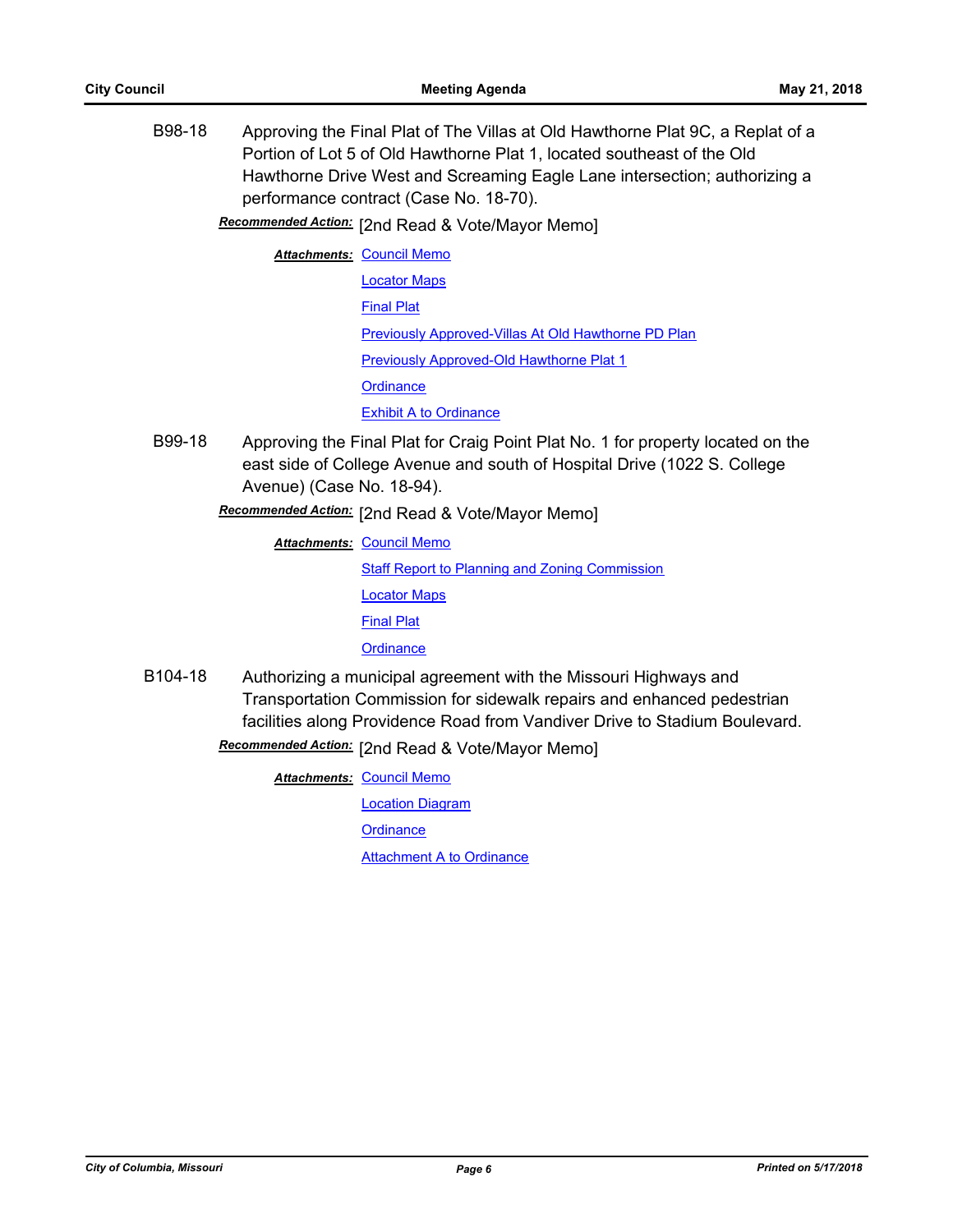B105-18 Authorizing the City Manager to execute permanent and temporary easements to the Missouri Highways and Transportation Commission relating to proposed sidewalk repairs and enhanced pedestrian facilities along Providence Road, between Vandiver Drive and Stadium Boulevard. Recommended Action: [2nd Read & Vote/Mayor Memo]

**Attachments: [Council Memo](http://gocolumbiamo.legistar.com/gateway.aspx?M=F&ID=9f05c6ec-9c19-4983-83c7-f3c7a95be081.docx)** [Diagram for Parcel 3](http://gocolumbiamo.legistar.com/gateway.aspx?M=F&ID=5d528ab5-d5c3-4d4c-a0fc-7e60cd90a4e7.pdf) [Diagram for Parcel 18](http://gocolumbiamo.legistar.com/gateway.aspx?M=F&ID=590fc45b-32ff-4a19-a2db-0e08321fe8cc.pdf) [Diagram for Parcel 24](http://gocolumbiamo.legistar.com/gateway.aspx?M=F&ID=896eecb4-3975-4849-bf03-7471de65b994.pdf) **[Ordinance](http://gocolumbiamo.legistar.com/gateway.aspx?M=F&ID=bdfd462d-9f22-4f4b-8bf6-68c7944a89cd.doc)** [Exhibit A to Ordinance](http://gocolumbiamo.legistar.com/gateway.aspx?M=F&ID=e78096b4-f71b-43bf-8906-2cd798033ce7.pdf) [Exhibit B to Ordinance](http://gocolumbiamo.legistar.com/gateway.aspx?M=F&ID=43a59992-85ce-4387-ba45-c4457388c850.pdf) [Exhibit C to Ordinance](http://gocolumbiamo.legistar.com/gateway.aspx?M=F&ID=6111369a-7e62-4a05-94ad-f6ab8c22ff9d.pdf) [Exhibit D to Ordinance](http://gocolumbiamo.legistar.com/gateway.aspx?M=F&ID=4e34e8bc-ae20-4121-afb1-ad55b23565d7.pdf) [Exhibit E to Ordinance](http://gocolumbiamo.legistar.com/gateway.aspx?M=F&ID=bc322018-0950-430e-bf18-41f0a6dba481.pdf)

- B106-18 Authorizing the City Manager to execute an agreement for temporary construction easement to Red Oak Marketplace, LLC relating to a storm water improvement project along Grindstone Parkway.
	- Recommended Action: [2nd Read & Vote/Mayor Memo]

**Attachments: [Council Memo](http://gocolumbiamo.legistar.com/gateway.aspx?M=F&ID=ef491e3d-3081-4a98-8ed7-b5fa060bd8ef.docx)** 

[Easement Graphic](http://gocolumbiamo.legistar.com/gateway.aspx?M=F&ID=a440ce80-2265-4628-ba49-e4b1f65c97cc.pdf) [Letter from BFA Engineering](http://gocolumbiamo.legistar.com/gateway.aspx?M=F&ID=d3cd22e4-825a-46b7-8f38-f2f85df1febf.pdf) [Location Map](http://gocolumbiamo.legistar.com/gateway.aspx?M=F&ID=e904a9f0-70df-4107-ac3e-594961aaebf1.pdf) **[Ordinance](http://gocolumbiamo.legistar.com/gateway.aspx?M=F&ID=0c0db5de-b2ca-4e7c-99ea-98856caf3b92.doc)** [Exhibit A to Ordinance](http://gocolumbiamo.legistar.com/gateway.aspx?M=F&ID=4fefc427-7e6e-473f-8b2f-01e478ef67dc.pdf)

B107-18 Accepting conveyances for utility, sidewalk and street purposes.

[2nd Read & Vote/Mayor Memo] *Recommended Action:*

**Attachments: [Council Memo](http://gocolumbiamo.legistar.com/gateway.aspx?M=F&ID=9b73c782-8482-420d-9589-461f49d4dab8.docx)** 

**[Ordinance](http://gocolumbiamo.legistar.com/gateway.aspx?M=F&ID=b60e9de3-8904-470d-938b-e9878da715d3.doc)** 

- B108-18 Authorizing an amendment to the agreement with Tyler Technologies, Inc. for the Columbia Financial Enterprise Resource System (COFERS) project to extend the go-live date for the EnerGov module relating to software for Business License operations.
	- Recommended Action: [2nd Read & Vote/Mayor Memo]

**Attachments: [Council Memo](http://gocolumbiamo.legistar.com/gateway.aspx?M=F&ID=a83d38ed-4ae2-44fd-881e-dd5601f6ba5b.docx)** 

**[Ordinance](http://gocolumbiamo.legistar.com/gateway.aspx?M=F&ID=213493c9-4ce1-4755-8fc6-70fd40e2e03b.doc)** 

[Exhibit A to Ordinance](http://gocolumbiamo.legistar.com/gateway.aspx?M=F&ID=db11d0ea-114a-4667-8265-6c64394bdedf.pdf)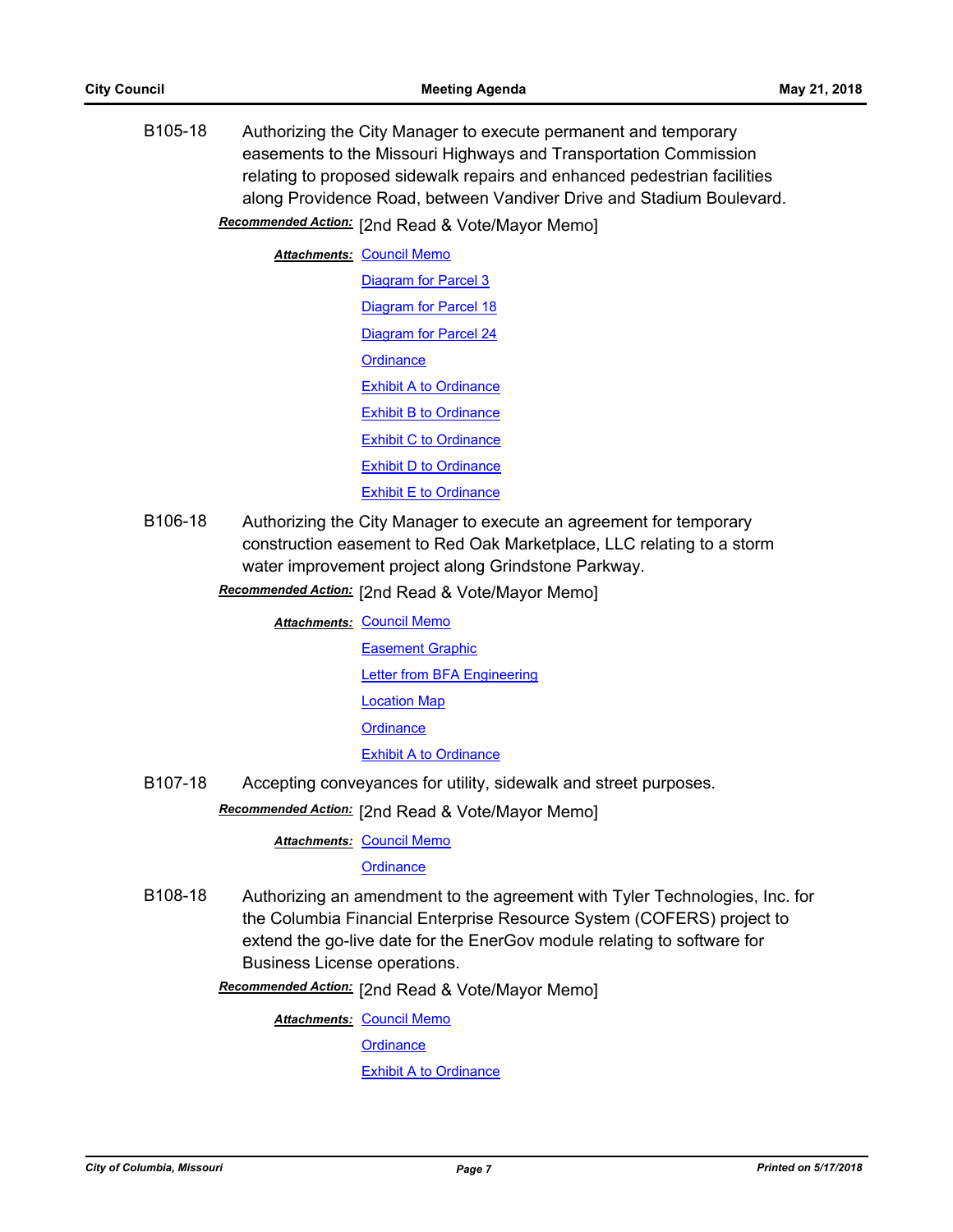B109-18 Authorizing a Memorandum of Understanding with the Missouri Department of Health and Senior Services for STD testing and treatment services.

**Recommended Action:** [2nd Read & Vote/Mayor Memo]

**Attachments: [Council Memo](http://gocolumbiamo.legistar.com/gateway.aspx?M=F&ID=c91aa48b-5ded-40f2-82ae-12b20c6db0b0.docx)** 

**[Ordinance](http://gocolumbiamo.legistar.com/gateway.aspx?M=F&ID=bbb15556-1b4e-417a-9679-df764eca2406.doc)** 

[Exhibit A to Ordinance](http://gocolumbiamo.legistar.com/gateway.aspx?M=F&ID=8c3a67ec-b96b-457e-8fe4-bc91b85f01ad.pdf)

B110-18 Authorizing an inspections participation agreement with the Missouri Department of Health and Senior Services for a summer food service program for children.

**Recommended Action:** [2nd Read & Vote/Mayor Memo]

**Attachments: [Council Memo](http://gocolumbiamo.legistar.com/gateway.aspx?M=F&ID=5cab4841-4d2d-4860-8b01-33b0dd8c89a9.docx)** 

**[Ordinance](http://gocolumbiamo.legistar.com/gateway.aspx?M=F&ID=cc2121e3-d7e7-4e1c-a356-1ff5ce3be0a0.doc)** 

## [Exhibit A to Ordinance](http://gocolumbiamo.legistar.com/gateway.aspx?M=F&ID=e41dabbd-4b6b-4d4a-b6f2-6c91b731aeca.pdf)

B111-18 Appropriating funds received from the Missouri Department of Health and Senior Services for current and future building projects at the Sanford-Kimpton Building and replacement of the electronic medical records system used by the City's Department of Public Health and Human Services.

Recommended Action: [2nd Read & Vote/Mayor Memo]

**Attachments: [Council Memo](http://gocolumbiamo.legistar.com/gateway.aspx?M=F&ID=c954548c-93f2-4b6c-a5f2-1f5381c57e3f.docx)** 

**[Ordinance](http://gocolumbiamo.legistar.com/gateway.aspx?M=F&ID=08c753c0-5bc7-4d47-a920-3004e1106d5e.doc)** 

B112-18 Authorizing an airport aid agreement with the Missouri Highways and Transportation Commission for the reconstruction of Runway 13-31 and Taxiway C projects at the Columbia Regional Airport; appropriating funds. Recommended Action: [2nd Read & Vote/Mayor Memo]

**Attachments: [Council Memo](http://gocolumbiamo.legistar.com/gateway.aspx?M=F&ID=56efa884-6a86-420e-8b3b-ef1b2c748282.docx)** 

**[Ordinance](http://gocolumbiamo.legistar.com/gateway.aspx?M=F&ID=bea6d5fe-6ef8-4023-a3af-5c53ede4eb51.doc)** 

[Exhibit A to Ordinance](http://gocolumbiamo.legistar.com/gateway.aspx?M=F&ID=6236b7ed-8e04-4a49-b610-7d99efcfc840.pdf)

B113-18 Appropriating funds for the Clary-Shy Community Park - Agriculture Park improvement project.

Recommended Action: [2nd Read & Vote/Mayor Memo]

**Attachments: [Council Memo](http://gocolumbiamo.legistar.com/gateway.aspx?M=F&ID=82789a32-0edf-4fcb-a202-81f6105434d8.docx)** 

[Correspondence from "Build this Town"](http://gocolumbiamo.legistar.com/gateway.aspx?M=F&ID=fc593c8a-8a6e-42c5-b865-a8df8bffd27d.pdf)

[MFH Grant Agreement](http://gocolumbiamo.legistar.com/gateway.aspx?M=F&ID=8d03ba53-fd57-4bfb-899b-52aee75c3472.pdf)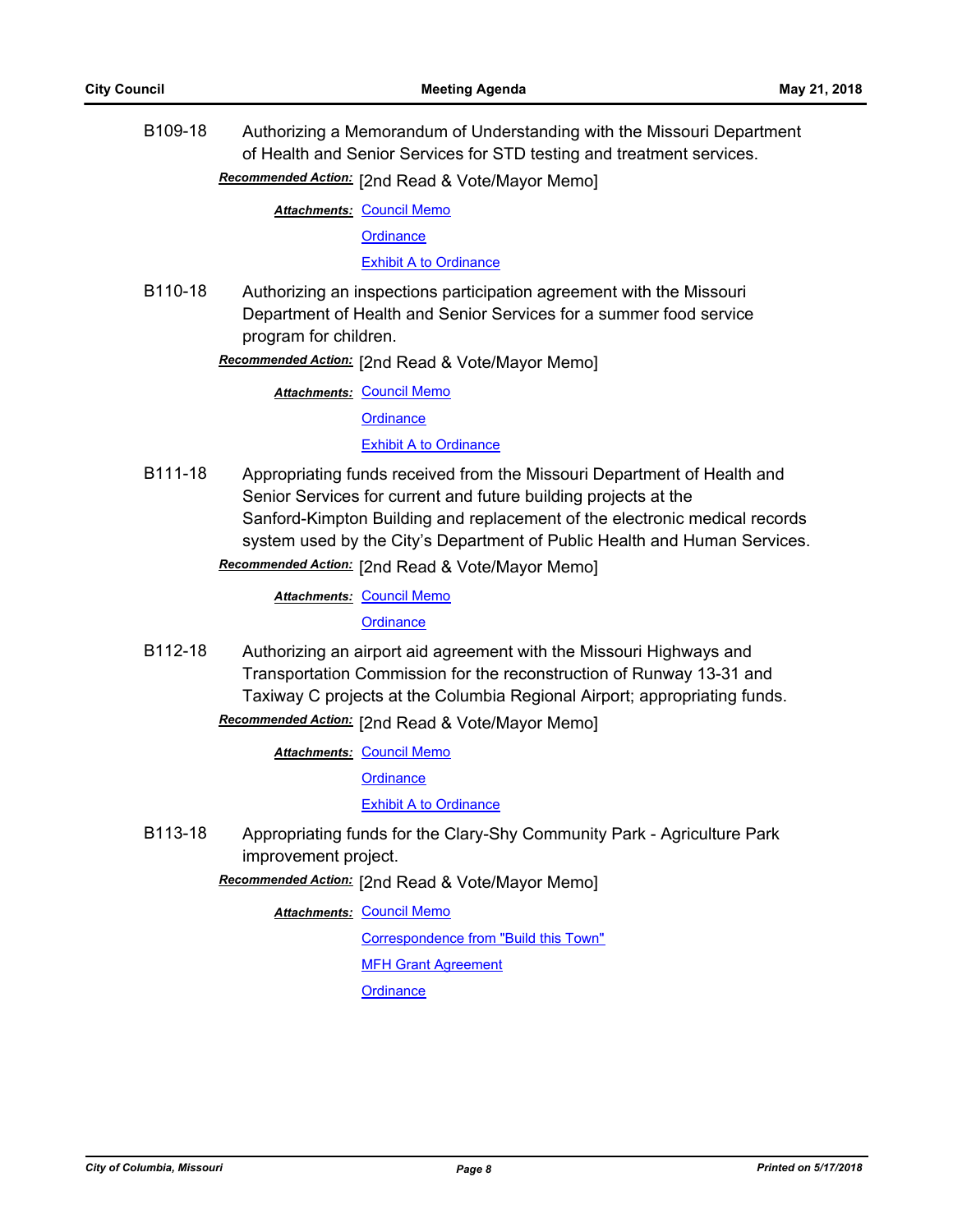B115-18 Amending the FY 2018 Annual Budget by adding and deleting positions in the Community Development Department; amending the FY 2018 Classification and Pay Plan by reassigning a classification; appropriating funds.

# Recommended Action: [2nd Read & Vote/Mayor Memo]

#### **Attachments: [Council Memo](http://gocolumbiamo.legistar.com/gateway.aspx?M=F&ID=519c4645-4748-4d81-a166-1af8c815837d.docx)**

[Summary of Amendment to FY 2018 Classification and Pay Plan](http://gocolumbiamo.legistar.com/gateway.aspx?M=F&ID=501784ff-3b6a-49e2-82bb-81e9c34cf617.doc) [Housing Programs Manager](http://gocolumbiamo.legistar.com/gateway.aspx?M=F&ID=c2c7c7ba-de3d-4f9b-a0c7-f03fbfbf6fbb.docx)

**[Ordinance](http://gocolumbiamo.legistar.com/gateway.aspx?M=F&ID=fe113535-668f-4154-b0a8-1ceba923caf0.doc)** 

R73-18 Setting a public hearing: proposed construction of the Carter Lane sidewalk project between Huntridge Drive and Foxfire Drive.

**Recommended Action:** [Read & Vote/Mayor Memo]

**Attachments: [Council Memo](http://gocolumbiamo.legistar.com/gateway.aspx?M=F&ID=86b29b85-6357-42f7-a164-95e9f78656fe.docx)** 

[Location Map](http://gocolumbiamo.legistar.com/gateway.aspx?M=F&ID=aefc06fc-8957-4f99-8292-e445a4c1ff48.pdf)

#### [Preliminary Plans](http://gocolumbiamo.legistar.com/gateway.aspx?M=F&ID=d823ccb7-e25d-4dd6-beb5-d2348131c584.pdf)

**[Resolution](http://gocolumbiamo.legistar.com/gateway.aspx?M=F&ID=96208547-9811-4f2c-9adc-9ea80ff083d7.doc)** 

R74-18 Setting a public hearing: consider the FY 2018 CDBG and HOME Annual Action Plan.

**Recommended Action:** [Read & Vote/Mayor Memo]

**Attachments: [Council Memo](http://gocolumbiamo.legistar.com/gateway.aspx?M=F&ID=6ea27880-0789-4b6f-9adb-85dc93f04728.docx)** 

**[Resolution](http://gocolumbiamo.legistar.com/gateway.aspx?M=F&ID=4337dc70-c7a8-480a-b42a-0b8f9ec61061.doc)** 

R75-18 Authorizing an amendment to the engineering services agreement with Burns & McDonnell Engineering Company, Inc. for planning, design, and construction of airport projects at the Columbia Regional Airport.

**Recommended Action:** [Read & Vote/Mayor Memo]

**Attachments: [Council Memo](http://gocolumbiamo.legistar.com/gateway.aspx?M=F&ID=cb8d2305-77c3-4503-8622-1eca5b8b4e30.docx)** 

**[Resolution](http://gocolumbiamo.legistar.com/gateway.aspx?M=F&ID=5e381cba-bb11-486a-9f31-5a0aa9b6ee2f.doc)** 

[Exhibit A to Resolution](http://gocolumbiamo.legistar.com/gateway.aspx?M=F&ID=d2cf0cf0-7c15-448d-a712-c435af328be5.pdf)

R76-18 Authorizing the installation of street lights on Langham Drive, Providence Road, Waterloo Drive and Windmill Court, and authorizing the upgrade of street lights on Waterloo Drive, Tremaine Drive and Windmill Court.

# **Recommended Action:** [Read & Vote/Mayor Memo]

**Attachments: [Council Memo](http://gocolumbiamo.legistar.com/gateway.aspx?M=F&ID=5eaa0d1e-2b3b-43bc-8708-cc814fd905d1.docx)** [Exhibit B](http://gocolumbiamo.legistar.com/gateway.aspx?M=F&ID=3f6cb75b-9cdb-47f5-a3aa-b5d28edfbfd7.png) **[Resolution](http://gocolumbiamo.legistar.com/gateway.aspx?M=F&ID=e262ac67-3de8-4f74-a5e1-849ceb1353ff.doc)** [Exhibit A to Resolution](http://gocolumbiamo.legistar.com/gateway.aspx?M=F&ID=fff6c655-8680-4d3f-98ff-9176673b4203.png) [Exhibit C to Resolution](http://gocolumbiamo.legistar.com/gateway.aspx?M=F&ID=96b356fd-77e3-4575-bc95-624b034f6945.png) [Exhibit D to Resolution](http://gocolumbiamo.legistar.com/gateway.aspx?M=F&ID=f71948a9-70bc-4f0e-be87-ed7891c4fa8c.png)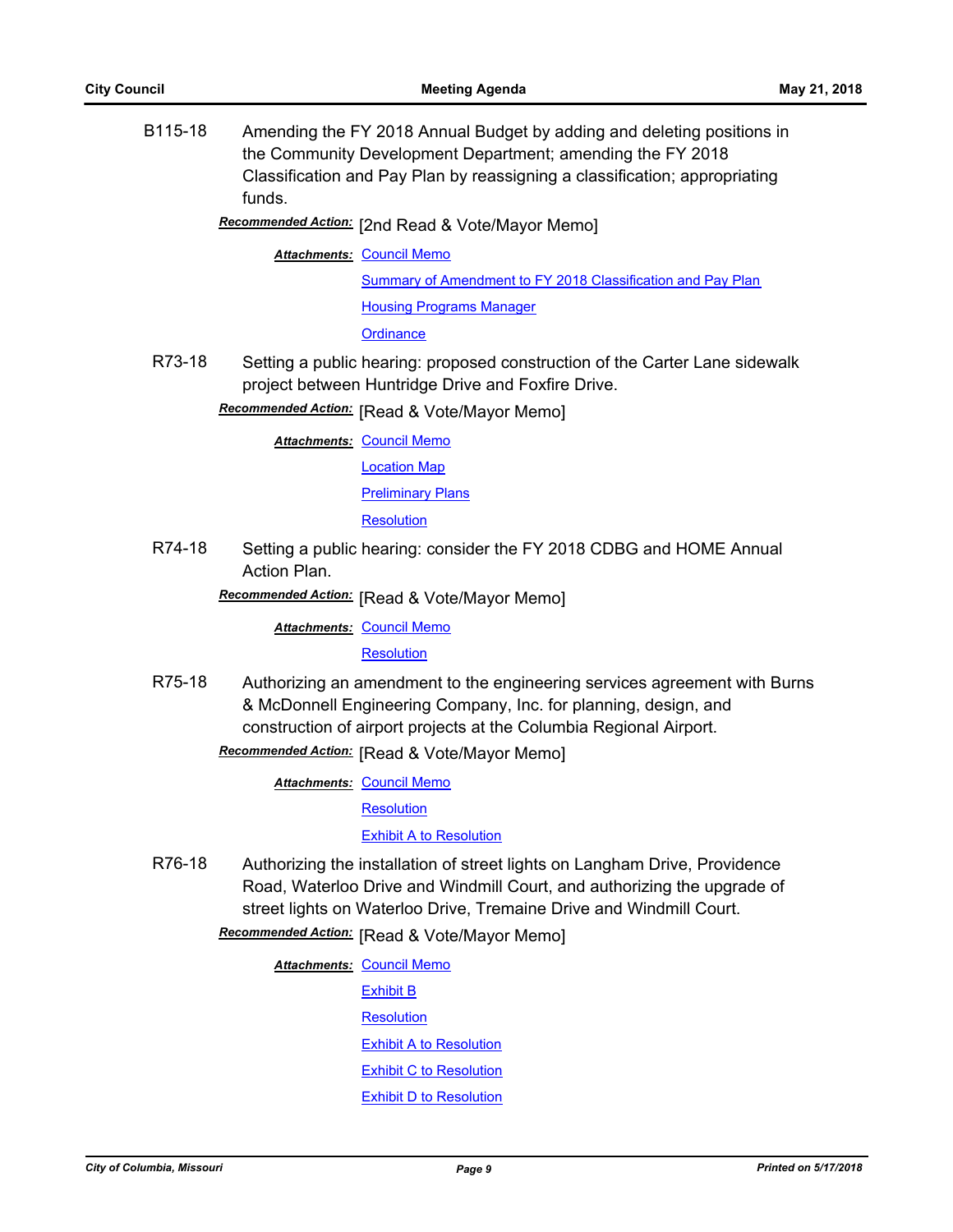### **VIII. NEW BUSINESS**

R77-18 Authorizing a memorandum of understanding with the Central Missouri Humane Society relating to the relocation of its facilities from City-owned property located on Big Bear Boulevard to City-owned property located on Strawn Road.

**Recommended Action:** [Read & Vote/Mayor Memo]

**Attachments: [Council Memo](http://gocolumbiamo.legistar.com/gateway.aspx?M=F&ID=a4530ee7-7764-4747-a30a-a6f43a236753.docx)** [CMHS 1975 Quit Claim Deed](http://gocolumbiamo.legistar.com/gateway.aspx?M=F&ID=bf7f47ec-5a44-41ff-9160-f84df6a9b871.pdf) **[Resolution](http://gocolumbiamo.legistar.com/gateway.aspx?M=F&ID=41fe61e3-0879-4b3e-8c5d-cce92f1d4dbf.doc)** [Exhibit A to Resolution](http://gocolumbiamo.legistar.com/gateway.aspx?M=F&ID=add80bce-779e-4436-997a-a0a98ae8bb57.docx)

R78-18 Finding the by-laws of the East Campus Traditional Neighborhood Association meet the minimum requirements for recognition as a neighborhood organization and recognizing it as an official neighborhood organization for the area described in the by-laws of the Association.

**Recommended Action:** [Read & Vote/Mayor Memo]

**Attachments: [Council Memo](http://gocolumbiamo.legistar.com/gateway.aspx?M=F&ID=79cdc7e8-7b4d-43cb-994f-c9b6ac2e7883.docx)** [ECTNA Bylaws](http://gocolumbiamo.legistar.com/gateway.aspx?M=F&ID=3c9b0985-7e0b-40bc-9bdd-ecec8e95ae92.pdf) **[ECTNA Council Map](http://gocolumbiamo.legistar.com/gateway.aspx?M=F&ID=39540b08-e6b5-40c8-b47e-bfdfec386476.pdf)** [ECTNA Application Cover Letter](http://gocolumbiamo.legistar.com/gateway.aspx?M=F&ID=fd195009-e380-4f9e-9529-54a2bdaa26ae.pdf) [ECTNA Letter to Staff](http://gocolumbiamo.legistar.com/gateway.aspx?M=F&ID=096cb70a-1fce-4956-ba1c-b1f82c89d821.pdf) [ECTNA Map](http://gocolumbiamo.legistar.com/gateway.aspx?M=F&ID=7fe3395f-6b52-43ae-99f5-3b3fbaa4bcf5.pdf) **[ECTNA Tribune Article](http://gocolumbiamo.legistar.com/gateway.aspx?M=F&ID=4885d4b3-9b2d-4bba-aa3d-a50ae6936018.pdf)** [Neighborhood Association Policy](http://gocolumbiamo.legistar.com/gateway.aspx?M=F&ID=5bd068fe-63a7-41f0-a14b-21908e1b9ce7.pdf) **[Resolution](http://gocolumbiamo.legistar.com/gateway.aspx?M=F&ID=bf2a563b-cfc1-4add-9661-abd94e6bc7d1.doc)** 

## **IX. INTRODUCTION AND FIRST READING**

B116-18**\*\*** Rezoning property located east of the terminus of Jenne Lane and north of US Highway 63 from PD (Planned District) to M-OF (Mixed-Use Office District) (Case No. 18-91).

Recommended Action: [Intro & 1st Read/Mayor Memo]

**Attachments: [Council Memo](http://gocolumbiamo.legistar.com/gateway.aspx?M=F&ID=ab25a37a-93a6-4473-abad-f2e561023e26.docx)** [Staff Report to the Planning and Zoning Commission](http://gocolumbiamo.legistar.com/gateway.aspx?M=F&ID=5863f834-e8b1-43e1-b777-fc03eb74a7aa.docx)

[Locator Maps](http://gocolumbiamo.legistar.com/gateway.aspx?M=F&ID=3aff3a33-ad91-4a25-a154-9d22d6ecdc13.pdf)

[Excerpts from Minutes](http://gocolumbiamo.legistar.com/gateway.aspx?M=F&ID=89cb2db5-bb21-498d-8b7b-a67ece1f0b93.docx)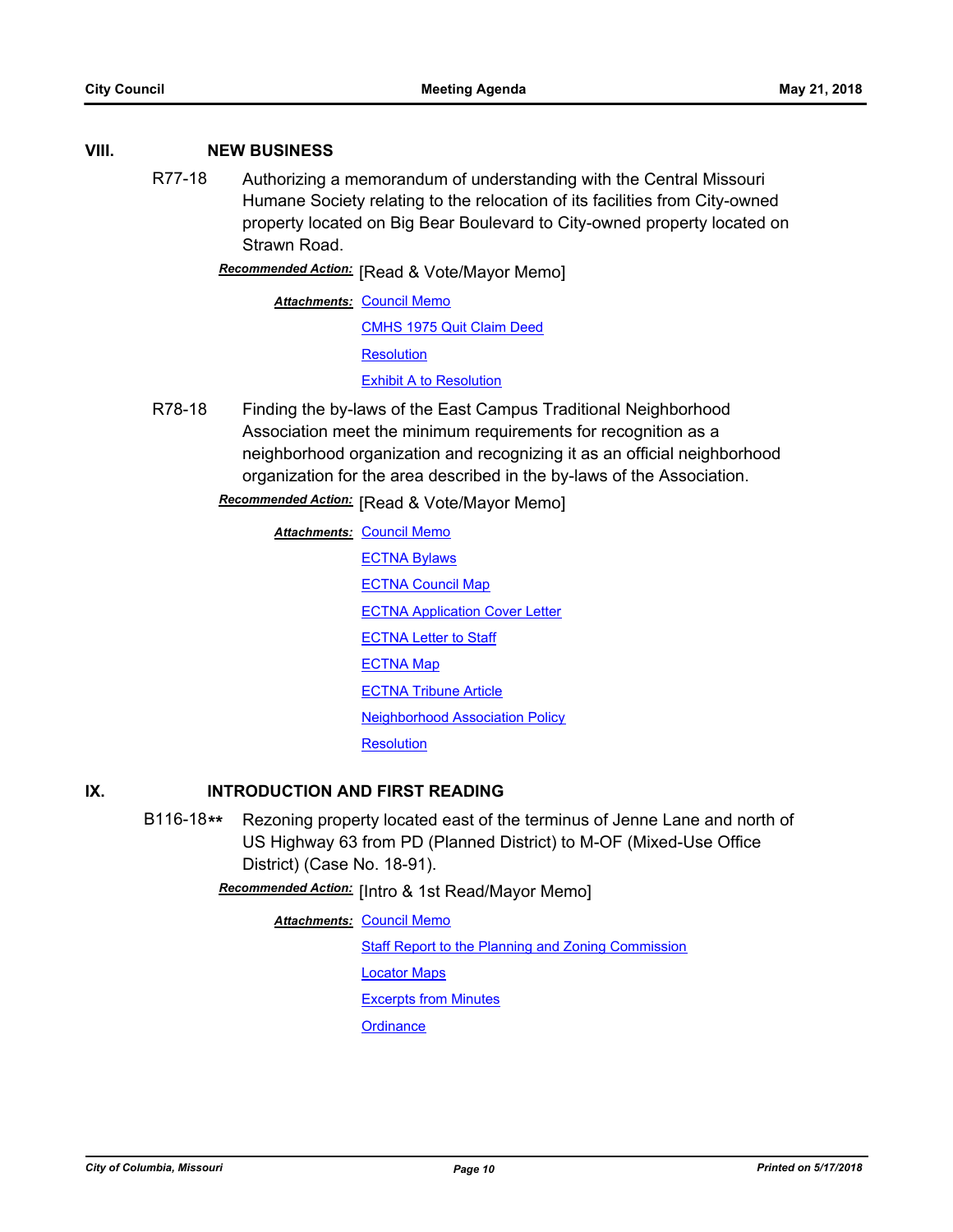B117-18**\*** Approving the Minor Plat of Central Addition Plat No. 2, a Replat in part of Lots 12 & 14 and all of Lot 13 in Central Addition to the City of Columbia, located on the northeast corner of the Fay Street and Hinkson Avenue intersection (Case No. 18-72).

Recommended Action: [Intro & 1st Read/Mayor Memo]

**Attachments: [Council Memo](http://gocolumbiamo.legistar.com/gateway.aspx?M=F&ID=d578ed98-c2e2-43e2-a44c-3f7ffa320fa9.docx)** [Locator Maps](http://gocolumbiamo.legistar.com/gateway.aspx?M=F&ID=5ccee91a-12c5-4b0f-a82b-ac50d49ff0eb.pdf)

[Final Plat](http://gocolumbiamo.legistar.com/gateway.aspx?M=F&ID=5e610f57-c8c2-4ca4-904c-2ca3867be4ec.pdf)

**[Ordinance](http://gocolumbiamo.legistar.com/gateway.aspx?M=F&ID=9b997e48-58d0-4f4b-85cf-b56205158ae2.doc)** 

- B118-18**\*** Authorizing construction of the Ballenger Lane Improvement Project from Ria Street to Mexico Gravel Road; calling for bids through the Purchasing Division.
	- Recommended Action: [Intro & 1st Read/Mayor Memo]

**Attachments: [Council Memo](http://gocolumbiamo.legistar.com/gateway.aspx?M=F&ID=fd4e5651-42b9-4502-9313-17e4381a3308.docx)** [Location Map](http://gocolumbiamo.legistar.com/gateway.aspx?M=F&ID=fa67076d-adec-459b-adb5-ba68771821b3.pdf) [ROW Plans](http://gocolumbiamo.legistar.com/gateway.aspx?M=F&ID=fb573347-ae3a-4f4e-8ea3-89139283a2f0.pdf) **[Ordinance](http://gocolumbiamo.legistar.com/gateway.aspx?M=F&ID=bd59b728-a56e-40aa-8fde-4350eae159aa.doc)** 

B119-18**\*** Authorizing the acquisition of easements for construction of the Ballenger Lane Improvement Project from Ria Street to Mexico Gravel Road.

Recommended Action: [Intro & 1st Read/Mayor Memo]

**Attachments: [Council Memo](http://gocolumbiamo.legistar.com/gateway.aspx?M=F&ID=a6b0b705-9b98-482c-bca0-33211b060eda.docx)** [Location Map](http://gocolumbiamo.legistar.com/gateway.aspx?M=F&ID=8f06ecac-1b97-446a-ab78-f8d383993b71.pdf)

[ROW Plans](http://gocolumbiamo.legistar.com/gateway.aspx?M=F&ID=d46883a8-1b67-453c-8f70-56c59fdde90f.pdf)

**[Ordinance](http://gocolumbiamo.legistar.com/gateway.aspx?M=F&ID=81e36de1-b931-4658-831d-ae151edb830e.doc)** 

B120-18**\*** Authorizing construction of the Bingham Road and Ridgeley Road PCCE #16 sanitary sewer improvement project; calling for bids through the Purchasing Division.

Recommended Action: [Intro & 1st Read/Mayor Memo]

**Attachments: [Council Memo](http://gocolumbiamo.legistar.com/gateway.aspx?M=F&ID=02adff7f-d9d5-44a4-9607-70cca63e9aa7.docx)** 

**[Diagram](http://gocolumbiamo.legistar.com/gateway.aspx?M=F&ID=acaf891a-f775-483a-84e1-672cff0808be.pdf)**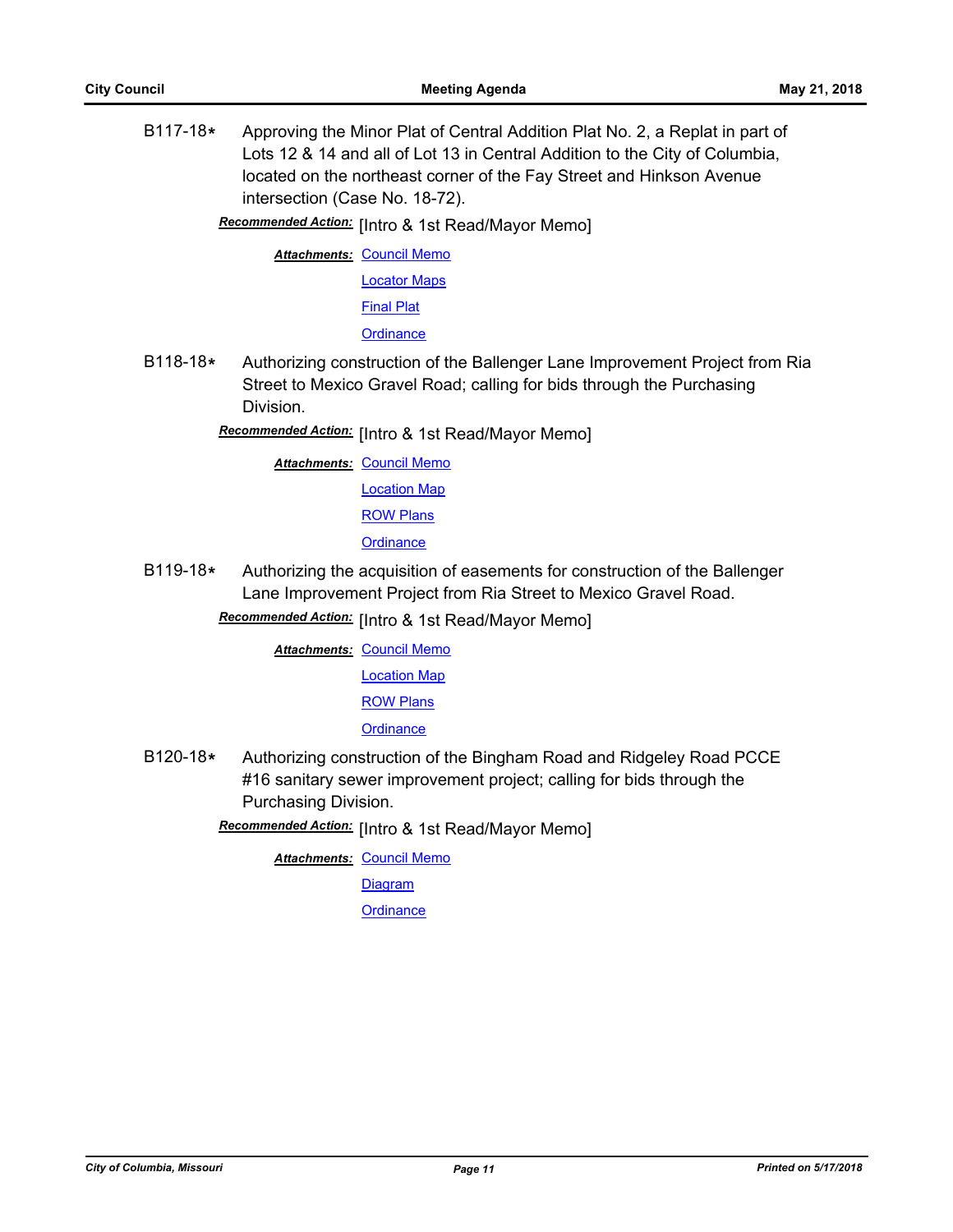B121-18**\*** Authorizing an agreement for professional engineering services with Black & Veatch Corporation for the preliminary design, final design and bid phase services for the Wastewater Treatment Plant Phase 2 Improvements - Digester Complex project.

Recommended Action: [Intro & 1st Read/Mayor Memo]

**Attachments: [Council Memo](http://gocolumbiamo.legistar.com/gateway.aspx?M=F&ID=2d309b7b-8196-4c61-8db2-32be2188bc48.docx)** 

**[Ordinance](http://gocolumbiamo.legistar.com/gateway.aspx?M=F&ID=aa750193-5b9f-4e6d-aba0-5e4873e51043.doc)** 

[Attachment A to Ordinance](http://gocolumbiamo.legistar.com/gateway.aspx?M=F&ID=07849ed9-ea63-495f-b797-3a48a5a9d0f3.pdf)

B122-18**\*** Authorizing a license agreement with Logic, Inc. for the purchase of Wonderware software for the SCADA system at the Water Treatment Plant.

# Recommended Action: [Intro & 1st Read/Mayor Memo]

**Attachments: [Council Memo](http://gocolumbiamo.legistar.com/gateway.aspx?M=F&ID=18637d6a-6dd2-4524-aaa6-a24933f048f2.docx)** 

**[Ordinance](http://gocolumbiamo.legistar.com/gateway.aspx?M=F&ID=90615f02-271c-4f2b-9144-3e7005945595.doc)** 

### [Attachment A to Ordinance](http://gocolumbiamo.legistar.com/gateway.aspx?M=F&ID=7b786db2-3d6a-47f6-8ae3-87e27891baa8.pdf)

B123-18**\*** Authorizing a license agreement with Logic, Inc. for the purchase of Dream Report data analysis software to be used in conjunction with Wonderware software for the SCADA system at the Water Treatment Plant.

Recommended Action: [Intro & 1st Read/Mayor Memo]

**Attachments: [Council Memo](http://gocolumbiamo.legistar.com/gateway.aspx?M=F&ID=f58e9d28-094f-449a-86b1-98dd3d37c9fc.docx)** 

**[Ordinance](http://gocolumbiamo.legistar.com/gateway.aspx?M=F&ID=283389eb-f929-437b-b989-ba42e69ca92e.doc)** 

**[Attachment A to Ordinance](http://gocolumbiamo.legistar.com/gateway.aspx?M=F&ID=580198db-a228-40d0-9b0c-bf9f2bb20b9e.pdf)** 

B124-18**\*** Accepting conveyances for sewer, drainage, and temporary construction purposes; accepting Stormwater Management/BMP Facilities Covenants. **Recommended Action:** [Intro & 1st Read/Mayor Memo]

**Attachments: [Council Memo](http://gocolumbiamo.legistar.com/gateway.aspx?M=F&ID=788bf74a-469d-4762-b77f-3b248f2e852b.docx)** 

**[Ordinance](http://gocolumbiamo.legistar.com/gateway.aspx?M=F&ID=332a981d-2c4b-4bf9-aceb-c3618fb300cb.doc)** 

B125-18**\*** Appropriating and transferring funds associated with the construction of Phase I of the Sports Fieldhouse project located in A. Perry Philips Park.

Recommended Action: [Intro & 1st Read/Mayor Memo]

**Attachments: [Council Memo](http://gocolumbiamo.legistar.com/gateway.aspx?M=F&ID=86cc96a4-46af-48bb-9fd0-0b2bc7e28e54.docx)** 

[Sports Fieldhouse Funding Options](http://gocolumbiamo.legistar.com/gateway.aspx?M=F&ID=b89b589c-0f7e-4561-899b-d689c1ff72a0.docx)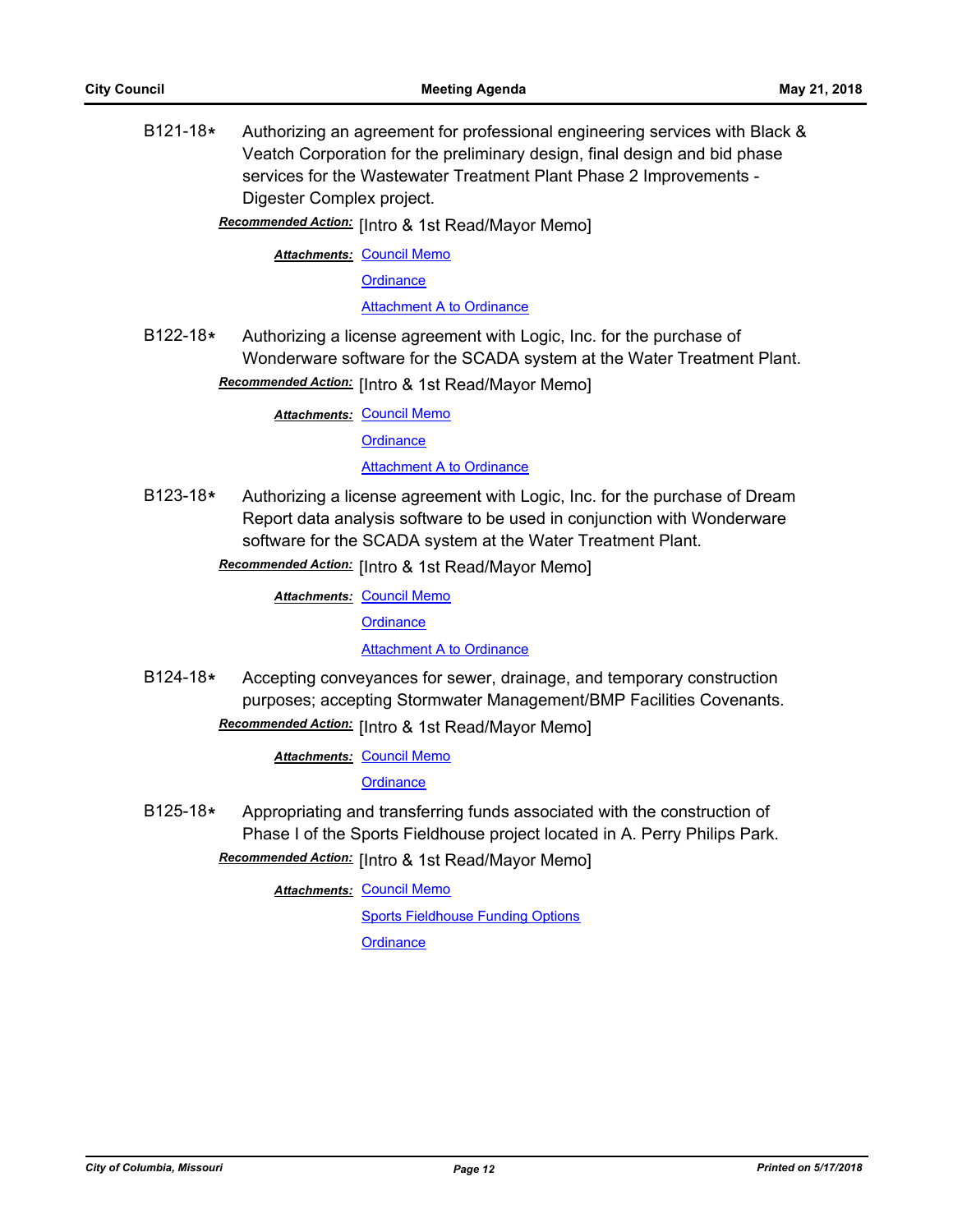B126-18**\*** Appropriating funds associated with the construction of a replacement Hangar 350 structure to be located directly south of Taxiway C and west of Hangar 40 and construction of a connecting apron and taxiway at the Columbia Regional Airport.

Recommended Action: [Intro & 1st Read/Mayor Memo]

### **Attachments: [Council Memo](http://gocolumbiamo.legistar.com/gateway.aspx?M=F&ID=77ea650f-5de0-476e-ae1e-b4c0a6aae087.docx)**

#### **[Ordinance](http://gocolumbiamo.legistar.com/gateway.aspx?M=F&ID=75f95167-a9bd-40dd-abb2-9035b2cd1386.doc)**

B127-18**\*** Accepting grant funds from Petco Foundation Arson Dog Support for the purchase of equipment and supplies for the Fire Department Marshal Division Arson Dog; appropriating funds.

**Recommended Action:** [Intro & 1st Read/Mayor Memo]

**Attachments: [Council Memo](http://gocolumbiamo.legistar.com/gateway.aspx?M=F&ID=2a5ce5a5-a7d9-43eb-b6eb-1c8ea6320b76.docx)** 

**[Ordinance](http://gocolumbiamo.legistar.com/gateway.aspx?M=F&ID=1d9a0c37-dcba-419a-a193-35bc5e49b4b1.doc)** 

B128-18**\*** Authorizing Amendment No. 2 to the program services contract with the Missouri Department of Health and Senior Services for HIV Prevention services.

Recommended Action: [Intro & 1st Read/Mayor Memo]

**Attachments: [Council Memo](http://gocolumbiamo.legistar.com/gateway.aspx?M=F&ID=124d6925-bb5b-4050-b97d-d38f62513a20.docx) [Ordinance](http://gocolumbiamo.legistar.com/gateway.aspx?M=F&ID=68ff8cea-739a-4aa4-b974-0e801fbf43c8.doc)** [Exhibit A to Ordinance](http://gocolumbiamo.legistar.com/gateway.aspx?M=F&ID=9bfe0d45-99c4-42f6-a709-62a3596dcb7e.pdf)

B129-18**\*** Authorizing installation of a suspended ceiling system in office areas at the Columbia/Boone County Public Health and Human Services facility; calling for bids through the Purchasing Division.

Recommended Action: [Intro & 1st Read/Mayor Memo]

- **Attachments: [Council Memo](http://gocolumbiamo.legistar.com/gateway.aspx?M=F&ID=633c4736-5d25-4148-b35b-4f195de89069.docx)** [Diagram A2.0](http://gocolumbiamo.legistar.com/gateway.aspx?M=F&ID=1204a344-0646-4810-a690-91bca67fd811.pdf) [Diagram A3.0](http://gocolumbiamo.legistar.com/gateway.aspx?M=F&ID=59ab012f-e3c5-463f-9687-5f984d3e8f9d.pdf) [Diagram A4.0](http://gocolumbiamo.legistar.com/gateway.aspx?M=F&ID=39c4fd21-d9e8-46ef-a31d-546ad2b59168.pdf) **[Ordinance](http://gocolumbiamo.legistar.com/gateway.aspx?M=F&ID=da730c63-c4f7-4948-82c3-0a3ebc8d629c.doc)**
- B130-18 Amending Chapter 5 of the City Code as it relates to animal tethering.

# **Recommended Action:** [Intro & 1st Read/Mayor Memo]

**Attachments: [Council Memo](http://gocolumbiamo.legistar.com/gateway.aspx?M=F&ID=14ee6213-3adf-425f-bfa7-0bb33d29b099.docx)** 

### **[Ordinance](http://gocolumbiamo.legistar.com/gateway.aspx?M=F&ID=d8d4d21f-e1fc-4e47-a20f-427e27d99dac.doc)**

B131-18 Amending Chapter 12 of the City Code to provide for additional protected categories and to update terminology.

Recommended Action: [Intro & 1st Read/Mayor Memo]

**Attachments: [Council Memo](http://gocolumbiamo.legistar.com/gateway.aspx?M=F&ID=3458c2e4-1d7a-4783-bac5-ed015e991115.docx)**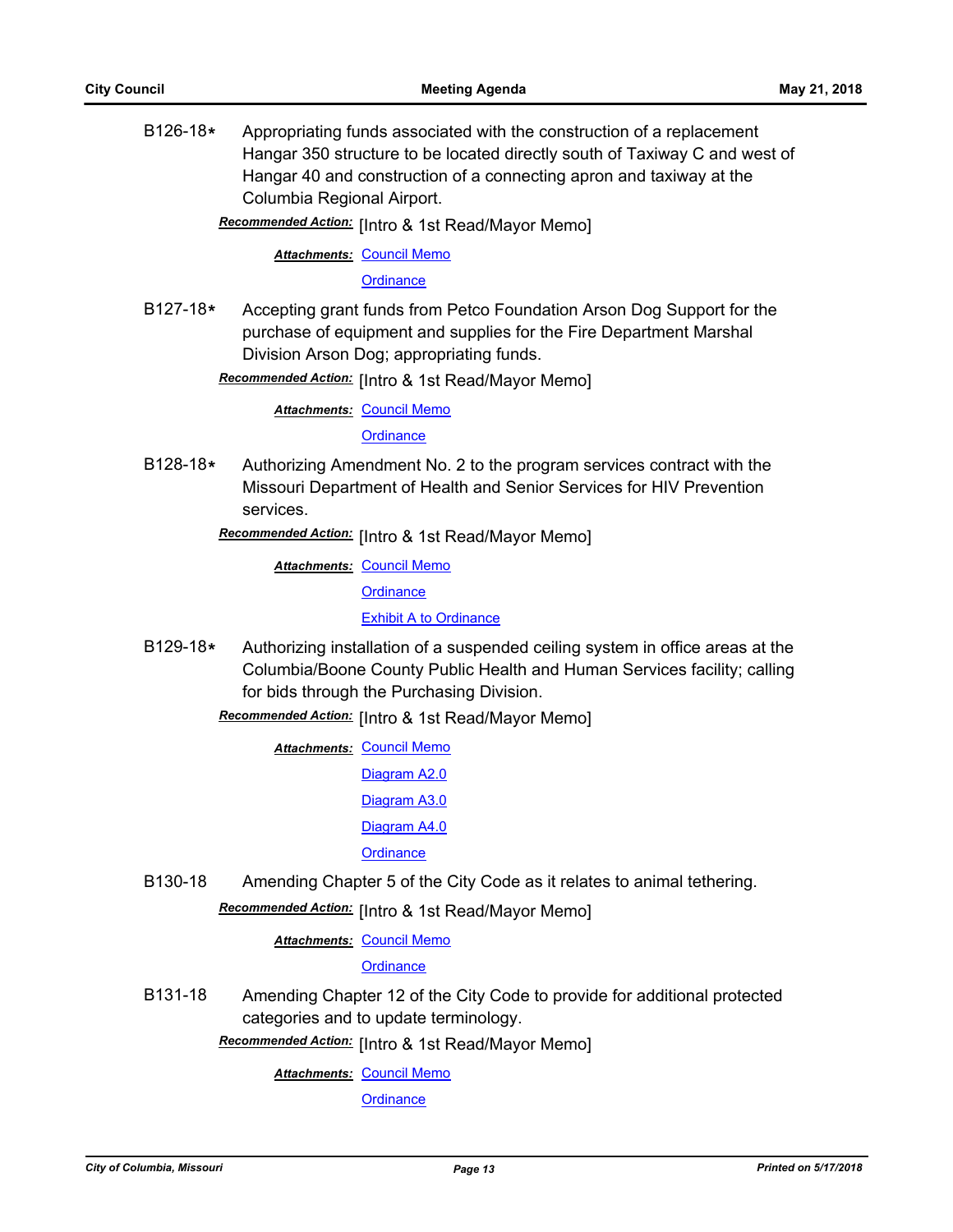**\*Non-zoning related introductory item that may be included on a future agenda as a consent item. Any such item can be removed from the consent agenda and placed under old business or new business at the request of a council member or any other interested person. The request must be made at the beginning of the council meeting at which the council bill or resolution is scheduled to be acted upon.** 

**\*\*Zoning related introductory item that may be included on a future agenda as a consent item. Any such item can be removed from the consent agenda and placed under old business at the request of a council member or any other interested person. The request must be made to the city clerk before noon on the Wednesday before the council meeting at which the council bill is scheduled to be considered for passage.**

**Non-asterisk items are expected to be included in a future agenda as a public hearing or an old business item.**

### **X. REPORTS**

REP43-18 Administrative Public Improvement Project: Sinclair Road Sidewalk at Muirfield Drive.

**Recommended Action:** [Memo]

**Attachments: [Council Memo](http://gocolumbiamo.legistar.com/gateway.aspx?M=F&ID=feb33b58-5c11-4d42-a081-e1f8be0add90.docx)** [Admin Public Improvement Project Form](http://gocolumbiamo.legistar.com/gateway.aspx?M=F&ID=ebf8f486-4a14-4d94-b13a-f35792271377.pdf) [Location Diagram](http://gocolumbiamo.legistar.com/gateway.aspx?M=F&ID=0a3bdb08-bc5a-4d32-afe7-392603cf8c55.pdf) **[Sidewalk Diagram](http://gocolumbiamo.legistar.com/gateway.aspx?M=F&ID=0a825177-846e-4553-97ed-e9c0ab4424ae.pdf)** [Intersection Diagram](http://gocolumbiamo.legistar.com/gateway.aspx?M=F&ID=74007dfa-aeae-45c1-b48e-4b310927b14e.pdf)

REP44-18 Citizens Police Review Board: Time Limit for Filing a Complaint, Section 21-51(b).

**Recommended Action:** [Memo]

*Attachments:* [Correspondence from the CPRB](http://gocolumbiamo.legistar.com/gateway.aspx?M=F&ID=7e820568-6323-4589-9071-1d83eec4911c.pdf)

REP45-18 Insurance Services Office, Inc. Public Protection Classification.

# **Recommended Action: [Memo]**

**Attachments: [Council Memo](http://gocolumbiamo.legistar.com/gateway.aspx?M=F&ID=fc7301ee-d289-4444-bad8-e4fb8182c2ca.docx)** 

[ISO PPC Report](http://gocolumbiamo.legistar.com/gateway.aspx?M=F&ID=d8b523bc-9a66-4b08-9960-829aec20080a.pdf)

### [Summary of ISO Results](http://gocolumbiamo.legistar.com/gateway.aspx?M=F&ID=63d66533-ecf6-4656-bb60-6f71e4fd9fe4.pdf)

REP46-18 Intra-Departmental Transfer of Funds Request.

## **Recommended Action: [Memo]**

**Attachments: [Council Memo](http://gocolumbiamo.legistar.com/gateway.aspx?M=F&ID=1e0e6805-c4a6-474a-8f02-39a4bfb210a9.docx)** 

[Capital Transfers](http://gocolumbiamo.legistar.com/gateway.aspx?M=F&ID=23349320-7afb-4cd8-b0ff-daa94c1e5cac.pdf)

[Non-Capital Transfers](http://gocolumbiamo.legistar.com/gateway.aspx?M=F&ID=4bc26e81-3672-4ac3-8966-9efc728382aa.pdf)